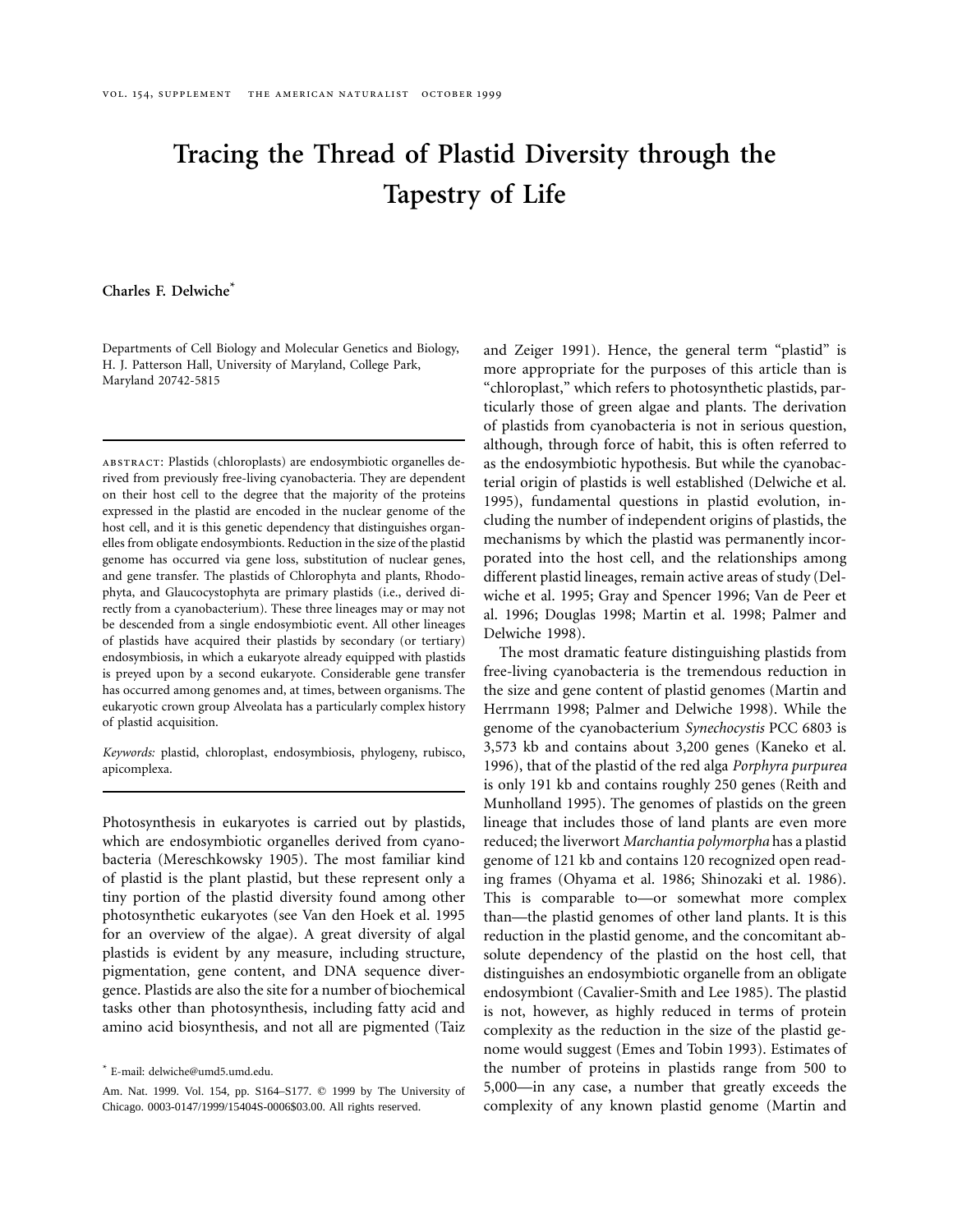Herrmann 1998). Those plastid proteins not encoded in the plastid genome are encoded in the nuclear genome and must be targeted to the plastid.

Three mechanisms underlie this reduction of the plastid genome; gene loss, substitution, and transfer. First, in the case of gene loss, genes that no longer confer a selective advantage in the endosymbiotic environment may be lost outright. A probable example of such a loss is that of the cyanobacterial cell wall, which is entirely lacking in most plastid lineages (but see comments on the plastids in glaucocystophytes in "Three Lineages of Primary Plastids").

In the second case, that of gene substitution, a gene originally resident in the nuclear genome and expressed in the cytosol may also have its product targeted to the plastid. In such a case, the plastid and cytosolic versions of the protein are closely related and may be identical and transcribed from a single locus, and, consequently, they are difficult to trace individually. For this reason, relatively little information is available about this mechanism of gene replacement, but it is likely to have had a significant role in plastid evolution (Martin and Schnarrenberger 1997).

The final mechanism for reduction of the plastid genome is gene transfer. In this case, a plastid gene probably first undergoes a duplication event that results in a second copy of the gene resident in the nuclear genome, a process that is in at least some cases RNA mediated (Nugent and Palmer 1991). If the gene product from the nuclear copy is then targeted into the plastid, the result is two redundant loci, one in the plastid genome and one in the nuclear genome. Because these loci are redundant, selection will act to maintain one functional copy of the gene, but it is likely that one of the two will eventually undergo deleterious mutations and ultimately be lost entirely. If this occurs in the plastid genome, the gene has been transferred from the plastid to the nuclear genome. Note that such peripatetic genes are not limited to the nuclear genome; for example, sequences originally of plastid origin have also been detected in the mitochondrial genome of plants (Nugent and Palmer 1988).

For a plastid gene to undergo successful transfer from the plastid to the nuclear genome, it is essential that the gene product be targeted back to the plastid. This is effected by transit peptides, polypeptide leaders that direct the gene product to the appropriate compartment. Plastids and mitochondria have distinct transit peptides, such that gene products are selectively targeted to one or the other endosymbiotic organelle. But, remarkably, the transit peptides of both red algal and land plant plastids seem to be functionally interchangeable (Apt et al. 1993; Jakowitsch et al. 1996). The two membranes of the primary plastid have often been interpreted as corresponding to a single bacterial membrane and a food vacuolar membrane. However, Cavalier-Smith (1987) has suggested that these two

membranes could also represent the two membranes of the gram-negative cyanobacterial cell. This view is bolstered by the recent determination that Toc75, a key component of the plant plastid's protein import apparatus, is homologous to a cyanobacterial secretory protein, both localized to the outer plastid envelope (reported in two papers submitted within 5 d of each other: Bölter et al. 1998; Reuman et al. 1999). It is presumably possible for changes to occur in the localization of membrane proteins. However, the elaborate membrane structures present in some algae, particularly those with secondary plastids, implies that such changes do not occur very easily. Thus, the location of Toc75 may be a clue to the origin of the two membranes of the primary plastid. Toc75 seems to be an essential protein and is present in all fully sequenced gramnegative bacterial genomes to date, which suggests that this would be a useful protein to examine in Rhodophyta, Glaucocystophyta, and other algal groups.

The precise content of plastid genomes depends on the lineage. Following the sequencing in the late 1980s of the plastid genomes of *Nicotiana tabacum* (tobacco) and *M. polymorpha* (a liverwort), it was widely assumed that all plastids would have roughly the same set of just over 100 genes. This view of plastids as genetically uniform entities with genomes reduced to a bare minimum of genes has been displaced as information about the plastids of diverse algal groups has become available (reviewed in Palmer and Delwiche 1998). The plastids of red algae and those of glaucocystophytes are substantially larger and encode genes for a wider range of cellular functions than do those of green algae and plants. Although the genomes of all photosynthetic plastids contain key genes involved with gene expression and photosynthesis, the genomes of green algal plastids contain few genes that are not involved with one of these processes. By contrast, the red algae, as evidenced by *P. purpurea*, have plastid genes involved with several biosynthetic pathways, nitrogen assimilation, protein transport and processing, and metabolic regulation; the *Cyanophora paradoxa* plastid genome is similarly elaborate and adds to its repertoire genes for biosynthesis of both  $NAD+$  and the peptidoglycan wall that is distinctive to glaucocystophyte plastids. Whether there is a functional difference between genes encoded in the plastid and those encoded in the nucleus but targeted to the plastid is not known. A useful survey of plastid gene content is presented by Stoebe et al. (1998).

#### **Three Lineages of Primary Plastids**

The genetic interplay between nucleus and plastid is complex enough in plants, red algae, and glaucocystophytes, but in other groups of algae there is an added level of complexity. Many groups of algae have acquired their plas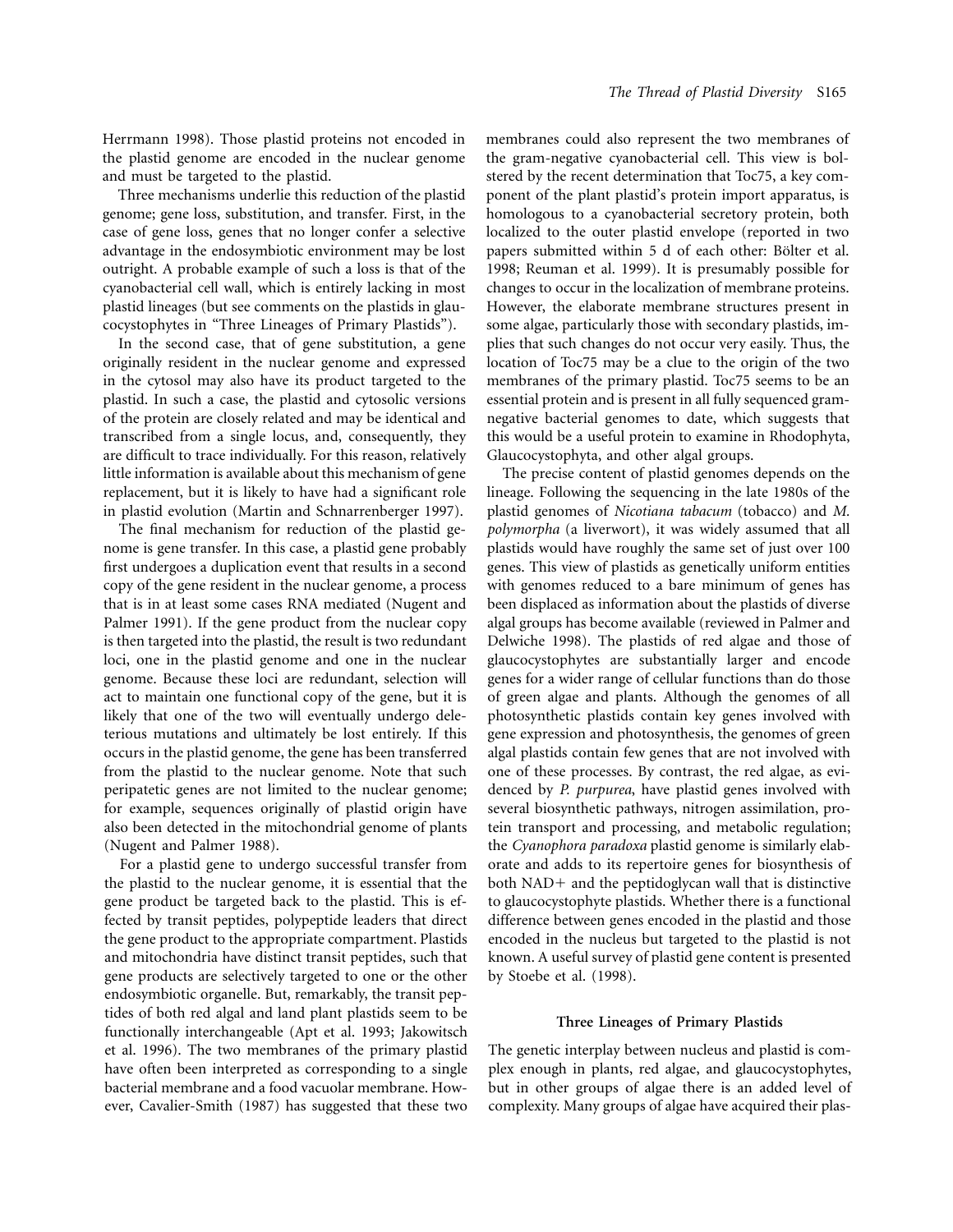tids via secondary endosymbiosis, where a eukaryote already equipped with plastids took up permanent residence inside a second eukaryotic cell (fig. 1). The result is a set of nested cellular compartments, one inside the other, and information about the evolutionary history of the organism can be gleaned from study of these membranes and their function. Which lineages, then, have primary plastids, and which have acquired their plastids via secondary endosymbiosis? Current evidence suggests that there are but three lineages of primary plastids, found in green algae and plants, red algae, and glaucocystophytes(Delwiche and Palmer 1997; Martin et al. 1998; Palmer and Delwiche 1998).

#### *The Glaucocystophyte Lineage*

The Glaucocystophyta are a small group of relatively uncommon freshwater, unicellular algae that are of little economic importance, and they are often neglected even by specialists. It has become apparent, however, that this group occupies a key position in the evolution of plastids. Unlike other plastids, the plastids of glaucocystophytes retain the remnant of a gram-negative bacterial cell wall of the type found in cyanobacteria (Löffelhardt and Bohnert 1994). With a thin peptidoglycan cell wall and cyanobacterium-like pigmentation, the glaucocystophyte plastid clearly shows its cyanobacterial ancestry, and it has caused confusion for many years; even today, several high-quality textbooks incorrectly refer to the plastid of the glaucocystophyte *Cyanophora paradoxa* as an unreduced cyanobacterium. In fact, the *C. paradoxa* plastid genome shows the same reduction as other plastids when compared to free-living cyanobacteria (it is 136 kb and contains 191 genes; Stirewalt et al. 1995). The peptidoglycan cell wall of the plastid is thus a feature retained from their freeliving cyanobacterial ancestor. In this context, the Glaucocystophyta are remarkable only for their retention of an ancestral character present in neither green nor red plastids. If primary plastids are monophyletic (i.e., they are all derived from a single common plastid ancestor), then it would be gratifying if the glaucocystophyte plastid were the outgroup to all other primary plastids, for this would call for only a single loss of the plastid wall.

Indeed, although the relationships among the primary plastid lineages remain uncertain, several molecular phylogenetic analyses have placed the glaucocystophyte plastid as an outgroup to other primary plastids (Helmchen et al. 1995; Gray and Spencer 1996; Martin et al. 1998). If this is correct, and if plastids are monophyletic (see "Counting Endosymbiotic Events"), then the glaucocystophytes would be an extremely important group for an understanding of the evolution of photosynthetic eukaryotes. Because the Glaucocystophyta were originally grouped on

the basis of their plastid characters (many of which are plesiomorphies; i.e., ancestral features shared with cyanobacteria), it is not surprising that some taxa were artifactually included in this group. Such is the case with *Glaucosphaera vacuolata*, which lacks a plastid cell wall, and in molecular phylogenetic analyses groups unequivocally with red algae (Bhattacharya and Schmidt 1997). No certain case of a secondary plastid derived from the glaucocystophytes is known. One candidate would be *Paulinella chromatophora*, an amoeboid protist with glaucocystophyte-like plastids. However, this organism remains quite poorly understood, and the features linking its plastids with those of the Glaucocystophyta are essentially cyanobacterial characters (Bhattacharya et al. 1995; Bhattacharya and Schmidt 1997).

#### *The Green Lineage*

The most familiar plastids are those of plants and green algae (Chlorophyta). These constitute the second lineage of primary plastids. Green algae have an old fossil record, extending back well over a billion years, perhaps much longer (Tappan 1980; Knoll 1992). The green algae are structurally diverse and occur in a wide range of habitats, from marine and fresh waters to soils, leaf surfaces, and snow. Their plastids are surrounded by two membranes and are pigmented by chlorophylls *a* and *b* (a few also have chlorophyll *c*), with relatively small quantities of several carotenoids (Van den Hoek 1995). It was this similarity to the pigments of plants that led to the inference that the ancestors of land plants (i.e., embryophytes) would be among the green algae (Bower 1908), and it is now clear that, phylogenetically, plants are a group of green algae adapted to life on land (Graham et al. 1991; Huss and Kranz 1997; Chapman et al. 1998; Qiu and Palmer 1999). Because plants are derived from among green algae, they are treated here as green algae unless noted otherwise. Although they have produced a few surprises, molecular phylogenetic studies of green algal phylogeny have generally been compatible with other phylogenetic information, including ultrastructural data (Friedl 1997; Chapman et al. 1998). Thus, the simple membrane system surrounding the plastid, the congruence of phylogenies based on nuclear and organellar genes, and the antiquity of the green algae in the fossil record all indicate that the green algal plastid is of primary origin (but see Stiller and Hall 1997 and the discussion in Delwiche and Palmer 1997). Secondary plastids derived from the green lineage are found in the Chlorarachniophyta and the Euglenophyta.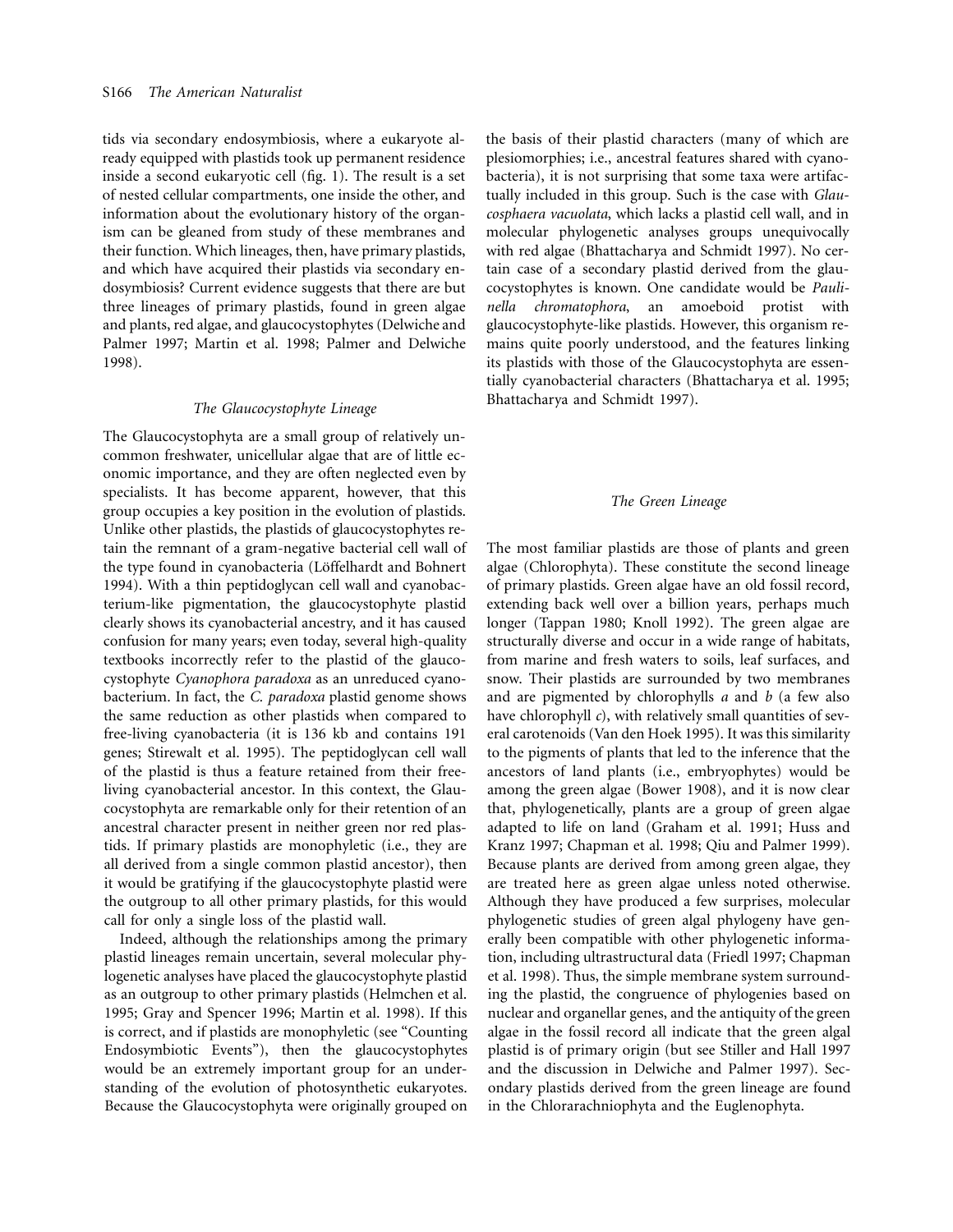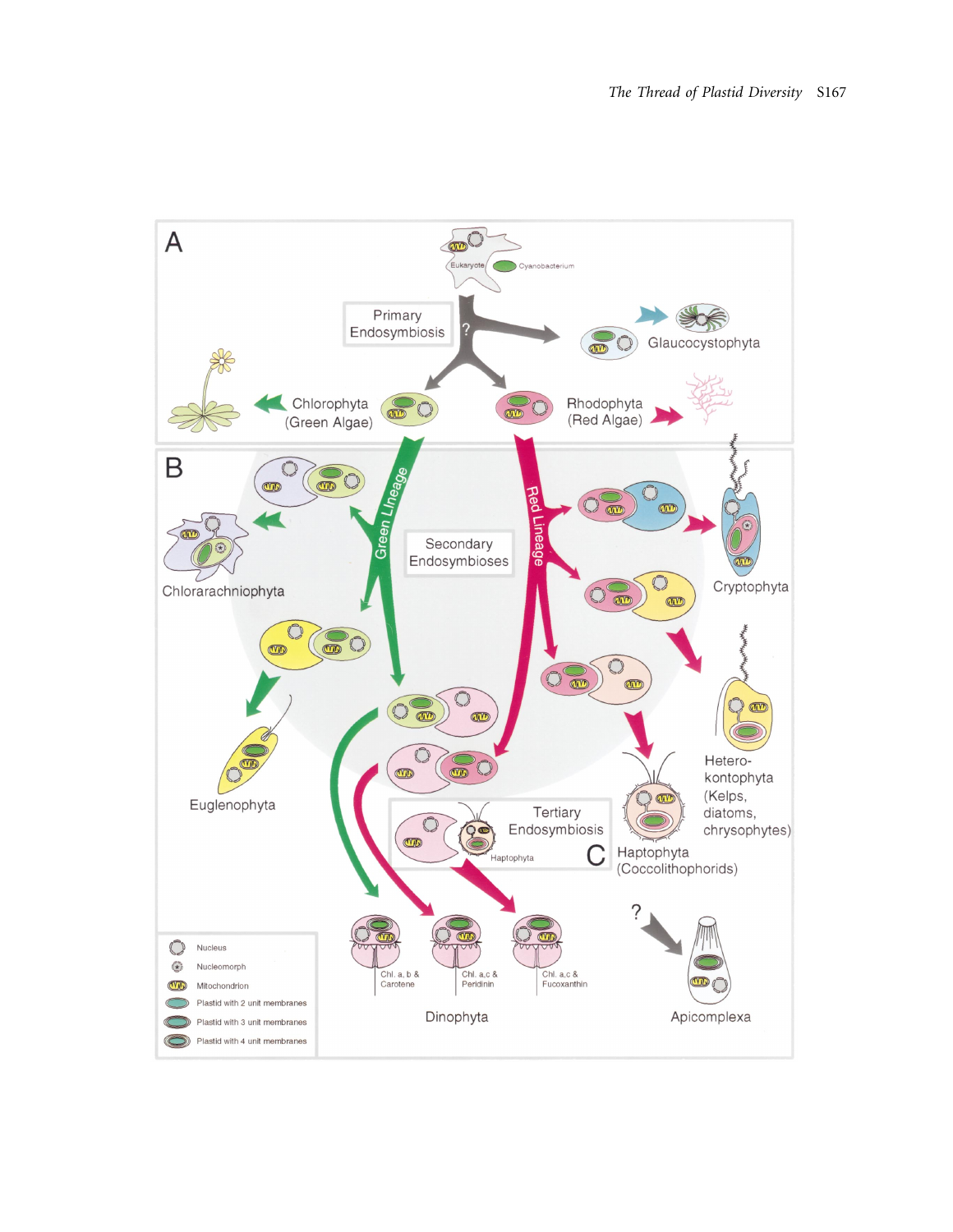#### *The Red Lineage*

The plastids of the red algae (Rhodophyta) constitute the third primary plastid lineage. Like the green algae, the red algae are an ancient group in the fossil record, and some of the oldest fossils interpreted as being of eukaryotic origin are often referred to the red algae, although clearly these organisms were very different from any extant alga (Tappan 1980; Han and Runnegar 1992; Knoll 1992). The red algae are more restricted in distribution than green algae, being limited primarily to coastal marine waters. A few are freshwater, but almost all are aquatic and live attached to a substrate, thus limiting them to a relatively narrow band of coastal and inland waters. Like those of green algae, the plastids of red algae are surrounded by two membranes. However, they are pigmented with chlorophyll *a* and phycobiliproteins, which are organized into phycobilisomes. Phycobilisomes are relatively large light-harvesting pigment/protein complexes that are water-soluble and attached to the surface of the thylakoid membrane (Gantt 1981). Thylakoids with phycobilisomes do not form stacks like those in other plastids, and consequently the plastids of red algae (and glaucocystophytes) bear an obvious ultrastructural resemblance to cyanobacteria.

A number of algal groups have secondary plastids derived from those of red algae, including several with distinctive pigmentation. The cryptomonads (Cryptophyta) were the first group in which secondary plastids were recognized (Gibbs 1993), on the basis of their complex membrane structure. Like red algae, they have phycobiliproteins, but these are distributed in the intrathylakoidal space rather than in the phycobilisomes found in red algae, Glaucocystophyta, and Cyanobacteria. In addition, cryptomonads possess a second type of chlorophyll, chlorophyll *c,* which is found in the remaining red lineage plastids. These groups—which include the Heterokontophyta (including kelps, diatoms, chrysophytes, and related groups), Haptophyta (the coccolithophorids), and probably those dinoflagellates pigmented with peridinin—have chlorophylls *a* and *c,* along with a variety of carotenoids, for pigmentation (Van den Hoek et al. 1995). Stacked thylakoids are found in those lineages (including the cryptomonads) that lack phycobilisomes. The derivation of chlorophyll *c* containing plastids from the red algal lineage is still somewhat conjectural, but recent analyses of both gene sequences and gene content are consistent with this conclusion (Delwiche et al. 1995; Van de Peer et al. 1996; Douglas and Penny 1999).

## **Endosymbiosis: Primary and Secondary and Tertiary, Oh My!**

The recognition that secondary endosymbiosis played a major part in plastid evolution (fig. 1) stemmed from ultrastructural studies of cryptomonads, red-pigmented unicells that are remarkable in that they retain a second, highly reduced, eukaryotic nucleus (called a nucleomorph) within the secondary endosymbiont (Gibbs 1962). The secondary endosymbiont of cryptomonads is thought to have been a red alga and persists only as a periplastidal space bounded by a dual-membrane system termed the "chloroplast endoplasmic reticulum," or CER (Greenwood et al. 1977; Gibbs 1981). The outer envelope of the CER is continuous with the nuclear envelope and probably corresponds to a host food vacuole, while the inner membrane—surrounding both nucleomorph and primary plastid—probably corresponds to the original eukaryotic endosymbiont cell membrane. The primary plastid itself, like other primary plastids, is bound by two membranes. Thus, the plastid stroma is separated from the host cytosol by four membranes.

A similar situation is seen in *Chlorarachnion reptans*, an unusual network-building amoeboid alga that has greenpigmented plastids. The Chlorarachniophyta, like the

Figure 1: One hypothesis for endosymbiotic events in the evolution of plastids. Plastids were derived from free-living cyanobacteria a relatively small number of times. This figure assumes a single origin of plastids, but this remains uncertain, as does the precise relationship among the primary plastid lineages. *A,* Three algal lineages with primary plastids can be identified, each marked by its distinctive plastid type: the red algae (Rhodophyta), green algae (Chlorophyta), and Glaucocystophyta. *B,* Subsequently, a number of secondary endosymbiotic events resulted in the acquisition of plastids via predation of a plastid-containing eukaryote by a second eukaryote. The pigmentation, ultrastructure, and genome of the plastid reflect the primary plastid lineage to which it belongs rather than the properties of the host lineage. In the case of the cryptomonads (Cryptophyta) and Chlorarachniophyta, the primary plastids—from the red lineage and green lineage, respectively—are enclosed in a cellular compartment that also contains a reduced eukaryotic nucleus, the nucleomorph. In most other taxa with secondary plastids, the endosymbiont is further reduced, no nucleomorph is present, and there is little evidence of the secondary origin of the plastids other than the properties of the plastid itself and, typically, extra membranes surrounding the plastid. The Dinophyta have a particularly complicated history of plastid acquisition and have plastids of several different types. Three of these are shown here. In Lepidodinium, the plastids are derived from the green lineage and have associated nucleomorphlike structures. In most photosynthetic dinoflagellates, the plastids are derived from the red lineage and include the accessory pigment peridinin. *C,* Finally, in a tertiary endosymbiotic event, three species have acquired fucoxanthin-pigmented plastids from a haptophyte. The recently discovered plastids of apicomplexan parasites are unpigmented, and their evolutionary acquisition remains under investigation. A more detailed discussion of these plastid lineages is presented by Palmer and Delwiche (1998).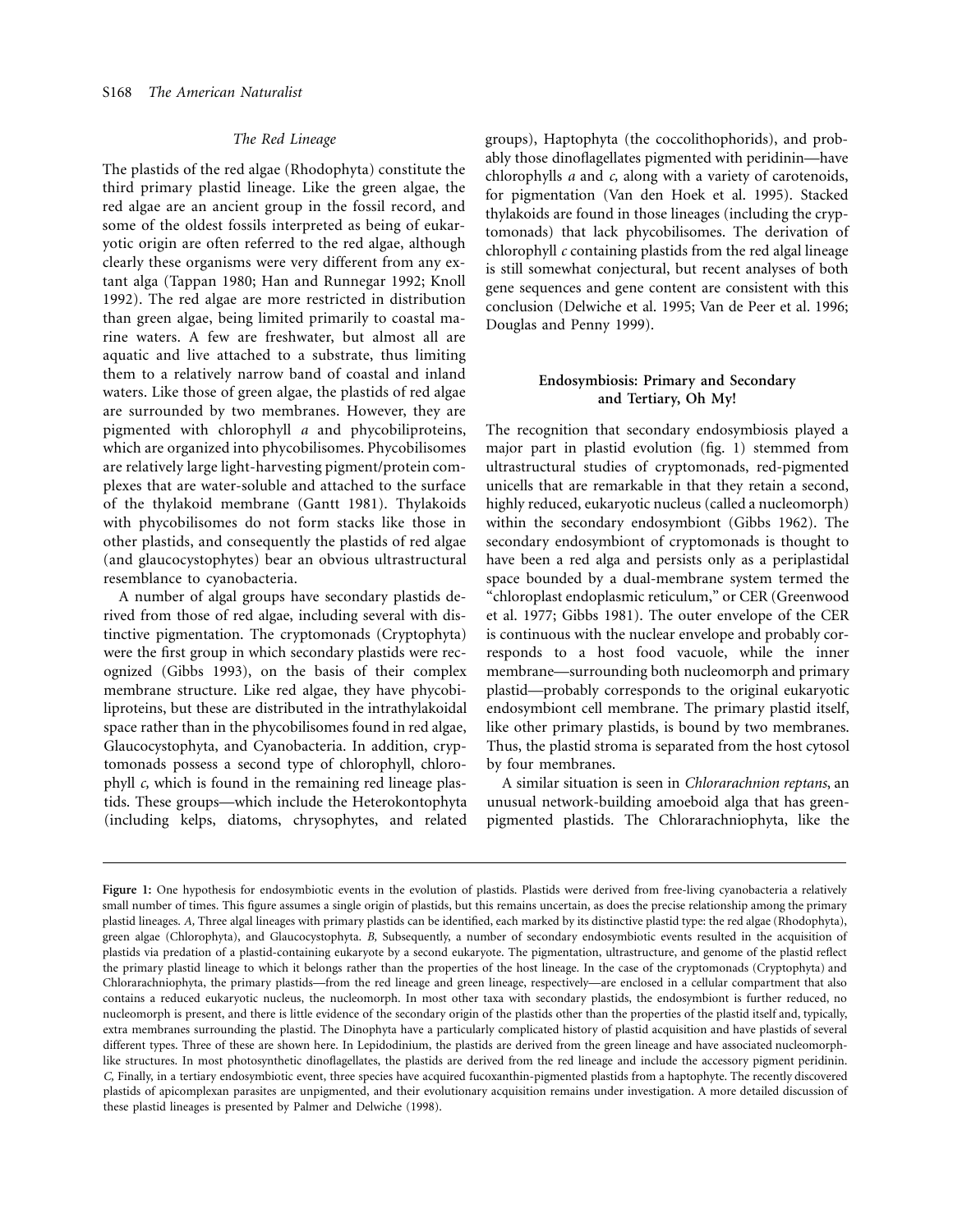Cryptophyta, have the complex membrane structure of the chloroplast endoplasmic reticulum and a tiny nucleomorph. Because of the green pigmentation and ultrastructure of the plastid, the secondary endosymbiont of chlorarachniophytes was thought to be a green alga (Hibberd and Norris 1984; Ludwig and Gibbs 1989). This conclusion has been supported by more recent molecular phylogenetic studies (McFadden and Gilson 1995; McFadden et al. 1995, 1997). Although *C. reptans* was for many years a very poorly understood organism, this excellent work has confirmed the interpretation (based on ultrastructural work) that its plastid is the product of a secondary endosymbiosis.

As with primary plastids, the secondary plastids have undergone a tremendous reduction in the size and complexity of their genomes. In the case of *C. reptans*, the nucleomorph genome, although almost certainly derived from the typical eukaryotic nucleus of a green alga, has been reduced to just 380 kb and is encoded on three small chromosomes between 95 and 145 kb in size. A substantial portion of this genome has been sequenced, and, like the plastid genome, it is highly compact and composed largely of housekeeping genes, and it seems likely the genome is present largely to maintain a few key genes. Even the introns are very small; most are precisely 19 nt in length (Gilson and McFadden 1996). Secondary plastids with nucleomorphs are also found in the cryptomonads, and their nucleomorphs have undergone a similar reduction in size and complexity (Douglas et al. 1991; Hofmann et al. 1994). In chlorarachniophytes and cryptomonads, there are at least four genomes in play: those of the plastid, nucleomorph, nucleus, and cytosolic mitochondrion. The relationship among these genomes can be quite complex; in the case of cryptomonads, the genes *groEL* and *cpn60*, two members of a gene family, are apportioned to the plastid and nucleomorph genomes, respectively (Wastl et al. 1998). In addition, while the residual secondary endosymbiont lacks mitochondria, it is likely that some genes of endosymbiont mitochondrial ancestry persist in either the nucleomorph or nuclear genome. From the great reduction of the nucleomorph genome, it can be inferred that genes from this genome have probably been transferred to the nuclear genome, but the true measure of transfers among the various genomes remains to be determined.

Given the theme of nucleomorph genome reduction in the cryptomonads and chlorarachniophytes, one might ask whether a secondary endosymbiont could entirely lose its nuclear genome. Indeed, this seems to have occurred several times. In heterokonts—including brown algae and diatoms among others—there is a complex membrane system surrounding the plastid that strongly resembles the CER of cryptomonads but lacks a nucleomorph. Gibbs (1981) interpreted this feature as a secondary endosymbiont that had completely lost its nucleus. This conclusion has been supported by molecular phylogenetic studies, which place the plastids of heterokonts as close relatives of those of red algae and cryptomonads (Douglas et al. 1991), while the host cells are relatively distantly related.

In other taxa, such as the Euglenophyta and some dinoflagellates, the plastids are surrounded by three membranes but otherwise carry little structural evidence of their secondary origin (Gibbs 1978). The host cells of euglenoids are related to the protozoan group Kinetoplastida (Cavalier-Smith 1993), and yet their plastids closely resemble those of green algae (Gibbs 1978). Molecular phylogenetic analyses of genes from plastids of the euglenoids have been equivocal, with analyses of rRNA genes often placing them among red lineage plastids. It seems likely, however, that this is an analytical artifact, as the euglenoid rRNA is highly divergent from other sequences and has a strong base compositional bias (Lockhart et al. 1992; Van de Peer and De Wachter 1997). Phylogenetic analysis of the plastid gene *tufA* does place euglenoid plastids on the green lineage (Delwiche et al. 1995). This conclusion was supported by the innovative whole-genome analysis of Martin et al. (1998), which used a small number of taxa but a very large number of characters. In addition to gene sequence analyses, several features of plastid gene content and arrangement place the euglenophyte plastid on the green lineage (see Gray and Spencer 1996).

A secondary origin of euglenoid plastids is also suggested by the manner in which nuclear-encoded gene products are imported. In *Euglena gracilis*, plastid-destined polypeptides are targeted by a bipartite transit peptide that resembles both a secretory peptide and a typical plastid peptide (Chan et al. 1990; Kishore et al. 1993). Recent work has also demonstrated similar transit peptides in *Chlorarachinion reptans* and shown that these peptides target the protein first to the endoplasmic reticulum, and subsequently to the plastid (G. McFadden, personal communication). Such transit peptides have also been demonstrated for nuclear-encoded, plastid-targeted peptides in the apicomplexan parasites *Toxoplasma gondonii* and *Plasmodium falciparum* (Waller et al. 1998). In an ingenious series of deletion experiments with fusion proteins, this group has also demonstrated that the two portions of the transit peptide function as had been predicted on structural grounds; the first portion of the transit peptide targets into the endoplasmic reticulum but is not sufficient for targeting to the plastid. At the same time, the second portion of the transit sequence leads to accumulation in the cytosol unless full function of the transit peptide is restored by addition of a secretory sequence (D. Roos, personal communication).

It has been suggested that the number of membranes in secondary plastids reflects the feeding mechanism by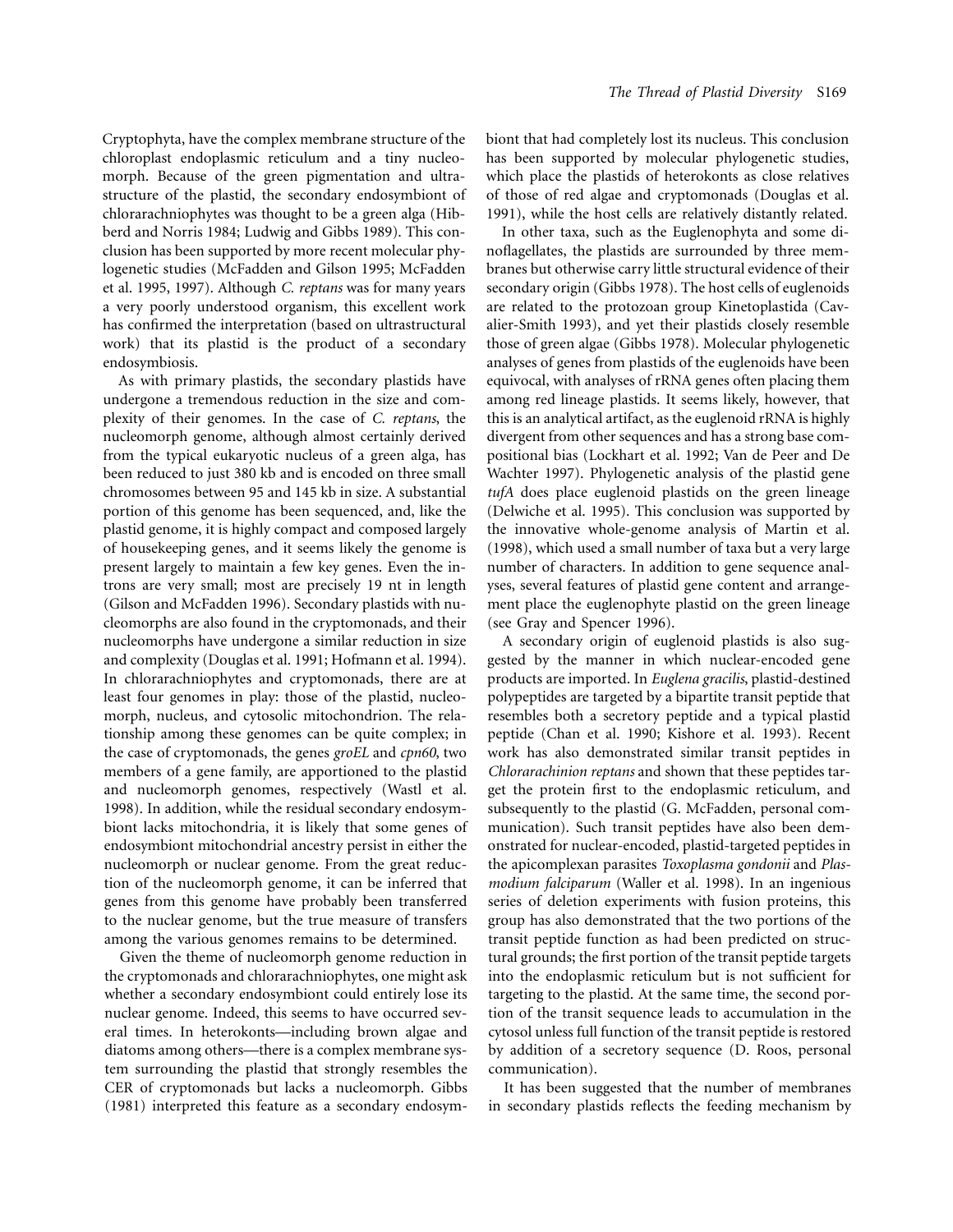which they were acquired, with phagocytosis leading to a four-membraned structure and myzocytosis, a feeding mechanism that does not involve intake of the prey cell membrane, giving rise to triple-membraned plastids (Schnepf and Deichgräber 1984; Schnepf et al. 1985; Van den Hoek et al 1995; Palmer and Delwiche 1998). This concept requires further investigation, but it is noteworthy that myzocytosis is known to occur in dinoflagellates and at least one euglenoid, *Peranema* (Triemer 1997).

Remarkably, there are also tertiary plastids. Chesnick et al. (1996) verified with molecular methods that the endosymbiont of *Peridinium foliaceum* is a diatom, as had been believed on the basis of ultrastructural studies (Dodge 1971). Because the diatom plastid—along with those of other heterokonts—is itself a secondary plastid, this is a candidate for tertiary endosymbiosis. However, in *P. foliaceum* a second eukaryotic nucleus is associated with the plastid, and unlike the Cryptophyta and Chlorarachniophyta, this nucleus is not obviously reduced in size or genetic function. A similar situation is present in *Gymnodinium acidotum*, which retains a cryptomonad for long periods of time, although there is evidence that in this case the endosymbiont is not permanent (Zhang et al. 1982; Wilcox and Wedemayer 1985; Farmer and Roberts 1990). In both of these cases, it is unclear that the endosymbiont has the reduced genome and genetic dependence on the host cell that is characteristic of plastids and mitochondria (Cavalier-Smith and Lee 1985). The best case for a true tertiary plastid is in the fucoxanthin-containing dinoflagellates *Gymnodinium breve*, *Gymnodinium galatheanum*, and *Gyrodininium aureolum.* In these taxa the plastids have both a pigmentation and ultrastructure reminiscent of the plastids of haptophytes (or "coccolithophorids"), a group of marine algae with calcareous scales that have secondary plastids. A recent molecular phylogenetic study has confirmed that these plastids are derived from haptophytes (T. Tengs, O. J. Dahlberg, K. Shalchian-Tabrizi, C. Delwiche, D. Klaveness, K. Rudi, and K. S. Jakobsen, unpublished manuscript), and as there is no evidence of a nucleomorph or other endosymbiont nucleus, these plastids seem to be true tertiary organelles.

#### **Rubisco in the Red Primary Plastid Lineage**

Swapping of genes has not been limited to exchanges among the compartments of the eukaryotic cell. While most plastid genes indicate that all primary plastids are derived from cyanobacteria (and may be monophyletic in origin), the genes *rbcL* and *rbcS,* which encode the critical carbon-fixing enzyme rubisco (ribulose-1,5-bisphosphate carboxylase/oxygenase) present a markedly different picture. Early analyses of rubisco genes from red algae and those taxa with secondary plastids derived from red algae showed that these taxa have a rubisco that more closely resembles the rubisco of certain proteobacteria than it does that of cyanobacteria (reviewed in Delwiche and Palmer 1996). Proteobacteria are an important and metabolically diverse group of bacteria that include the familiar *Escherichia coli* as well as many genera of photosynthetic bacteria such as *Rhodopseudomonas, Chromatium,* and *Ectothiorhodospira*. Photosynthetic proteobacteria capture light energy with a photosystem II–like mechanism and use rubisco to fix carbon, but unlike the cyanobacteria and plastids, they are unable to use water as an electron donor and do not generate oxygen during photosynthesis(Imhoff 1995). As a consequence, many proteobacterial rubiscos are relatively sensitive to oxygen (Tabita 1995), so the presence of a proteobacterial rubisco in oxygenic phototrophs is surprising.

To understand the implications of the kind of rubisco found in red lineage plastids, it is first necessary to be familiar with the members of this gene family. Several kinds of rubisco have been identified (fig. 2). An ancient gene duplication and subsequent divergence is thought to have given rise to the structurally distinct form I rubisco (composed of eight small and eight large subunits), found in both proteobacteria and cyanobacteria, and form II rubisco (two large subunits only), found only in proteobacteria (and, remarkably, in dinoflagellates). It has been postulated that the dimeric form II enzyme is the ancestral type, and this view has found some support with the identification of rubisco sequences in archaeal genomes that seem likely to be dimeric, although the archaeal rubisco sequences show similarities with both form I and form II rubiscos (data not shown). Form I rubisco is itself classified into several groups. Type IB is found in cyanobacteria and the plastids of green algae and glaucocystophytes, while the relatively closely related type IA is found in some proteobacteria and cyanobacteria. A second cluster of rubisco types is made up of type ID, found in the plastids of red lineage plastids, and type IC, found in some proteobacteria (Tabita 1995; Delwiche and Palmer 1996). Relatively few rubisco sequences have been determined from bacteria, and it is possible that additional types will be identified.

The phylogeny of these rubisco genes is difficult to reconcile with the phylogeny of the organisms in which they are found. Delwiche and Palmer (1996) identified several incongruities between the rubisco phylogeny and bacterial phylogeny as inferred from six separate genes and from this concluded that the rubisco phylogeny is incompatible with an aggregate "organismal" phylogeny. Several mechanisms could explain such apparent incongruities. First, the phylogenetic analyses used to infer individual gene histories could be in error. However, while this can explain some incongruities, others are so dramatic that analytical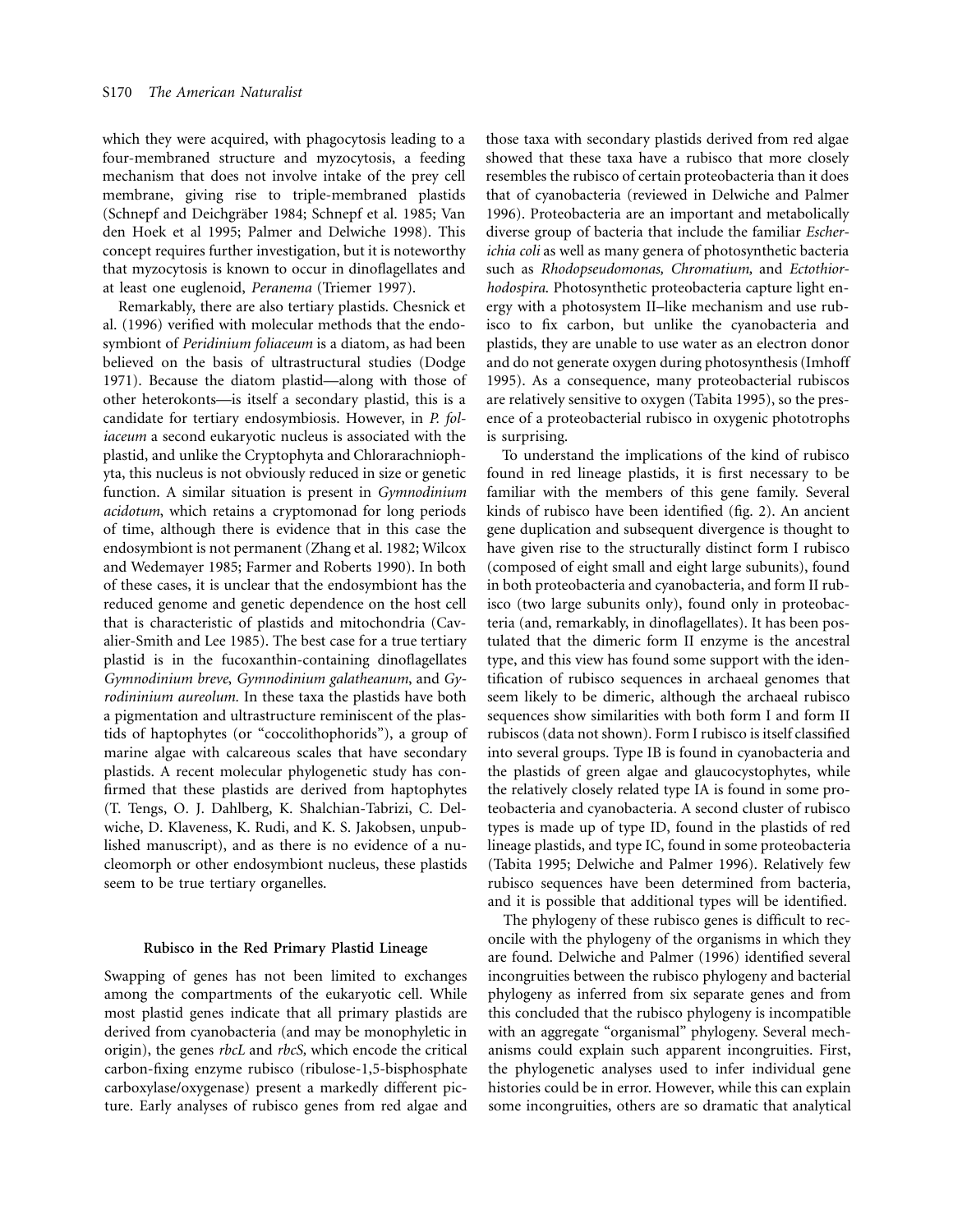

**Figure 2:** Horizontal gene transfer and duplication of rubisco genes, showing incongruity between rubisco phylogeny and classifications based on other genes. Several such incongruities exist; the most obvious is the division of plastids into two groups despite the fact that several lines of evidence place all plastids among cyanobacteria. On the left is a phylogenetic tree of rubisco (ribulose-1,5-bisphosphate carboxylase/oxygenase) genes from bacteria and archaea, as well as from representative plastids, determined by parsimony analysis of amino acid data. Indicated to the right is an "organismal" classification based on SSU rRNA and supported by multiple other genes, as well as a classification of rubisco genes based on their structure and catalytic properties (Tabita 1995). Arrows connected by dotted lines in the center of the figure indicate multiple rubisco genes from a single organism's genome. The tree shown is one of 24 equally parsimonious trees of length 2,924 character state changes; branches that collapse in the strict consensus of all 24 equally parsimonious trees are indicated by a bullet. Bootstrap values of 70% or greater are given above the branch. Bootstrap analysis provides a measure of how consistently the data support the indicated feature of the tree. Asterisks indicate taxa for which SSU rRNA sequences are not available from the same strain. A more detailed discussion of a similar analysis (although excluding the archaeal sequences) is presented by Delwiche and Palmer (1996).

artifact is clearly not an adequate explanation. This is the case with rubisco, where form IA and IB rubiscos share !60% amino acid identity with form IC and ID sequences but have >70% amino acid identity within these pairs (Delwiche and Palmer 1996). Second, many genes exist in gene families as a product of gene duplications, with subsequent divergence and specialization of the duplicated genes. Such paralogous sequences, if mistaken for or-

thologs, can create considerable confusion. Rubisco genes clearly form a complex gene family; there is no doubt that substantial gene duplication has occurred (fig. 2). Martin et al. (1998, p. 163) make an important point when they speculate that "*rbcL* genes ... are related by duplication." However, it is highly unlikely that duplication alone can explain the entire phylogeny. Particularly interesting is the fact that no cyanobacteria have been identified that have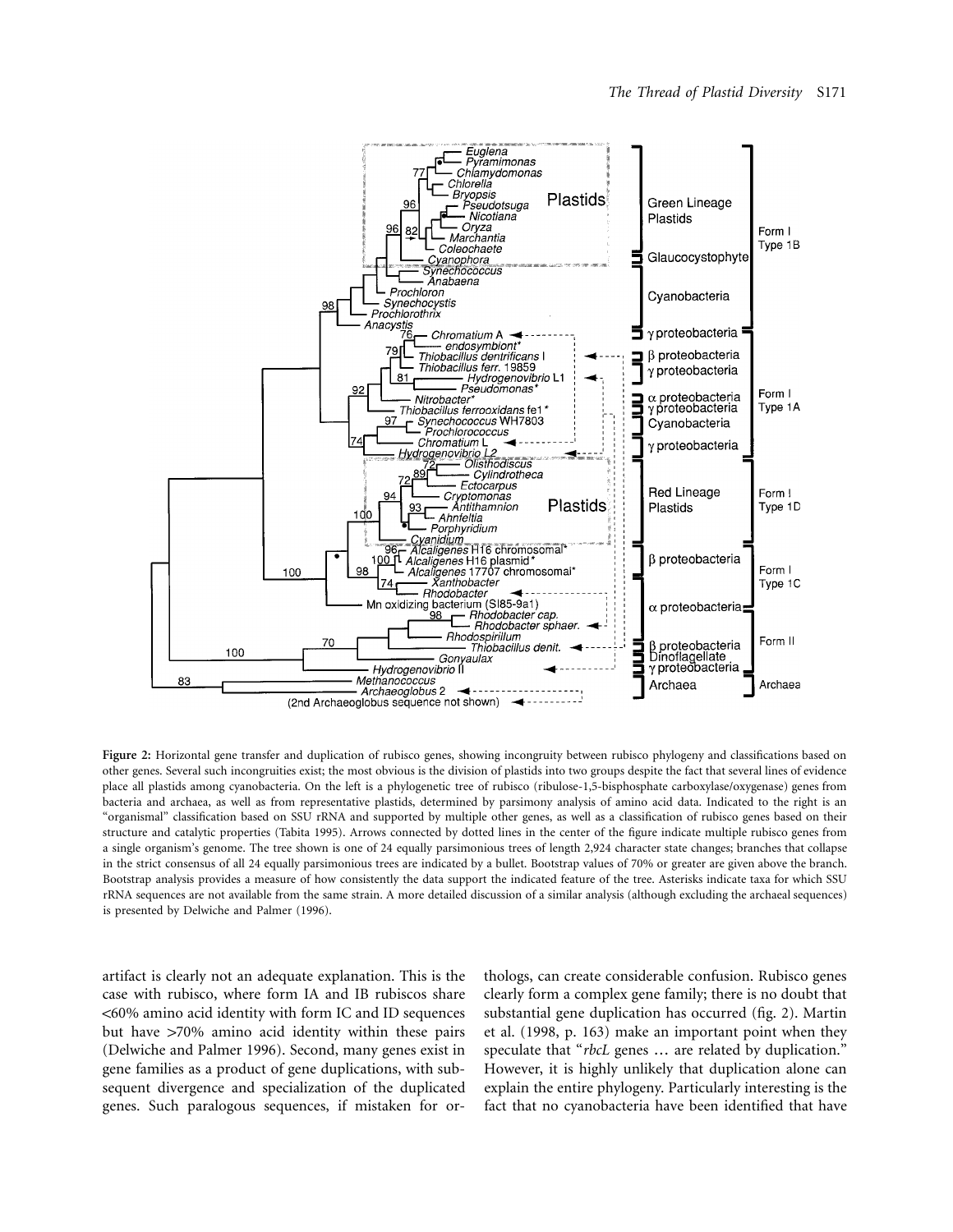type IC or ID rubisco, as would be expected if red lineage plastids acquired their rubisco directly from their cyanobacterial ancestor (Delwiche and Palmer 1996). Thus, horizontal gene transfer is the best mechanism to explain at least some features of the rubisco phylogeny.

A key issue, then, is whether these transfers involved large regions of the genome with multiple genes moving simultaneously or a gradual accretion of individual genes. Doolittle (1998) has pointed out that predators are subject to a constant influx of DNA from their prey and has argued that this could create an evolutionary ratchet that would lead to the gradual replacement of predator genes with those of their prey. If multiple genes are transferred simultaneously, then one would expect to find several suites of genes with phylogenies that are congruent within the suite but incongruent among suites. By contrast, if a gradual mechanism is at play, then one would expect to find multiple genes with congruent phylogenies and occasional genes with phylogenies that are consistent neither with the bulk of the genome nor with each other. This latter model seems more appropriate for the rubisco phylogeny, as there seems to be considerable congruence among plastid genes, with rubisco the clear exception (Delwiche and Palmer 1996).

# **Counting Endosymbiotic Events: Are Primary Plastids Monophyletic?**

Much of the preceding discussion implies—but is not directly dependent on—the assumption that primary plastids are monophyletic in origin. There are contradictory data on this subject, and a monophyletic origin of plastids is by no means certain. The once appealing hypothesis that green-pigmented cyanobacteria (the "prochlorophytes") gave rise to green plastids has not been supported by molecular phylogenetic analyses (Palenik and Haselkorn 1992; Urbach et al. 1992), but no other cyanobacterial lineage has been identified as closely related to plastids. Rather, plastids seem to be an ancient lineage among cyanobacteria, a view that is also easier to reconcile with the fossil record (Turner 1997). There is good evidence that the glaucocystophyte, green, and red lineages are the three primary plastid lineages, with plastids in other groups derived secondarily from these lineages (Palmer and Delwiche 1998; Turner 1997; Martin et al. 1998). If the three primary plastid lineages are monophyletic, this would imply both that all plastids are the product of a single endosymbiotic event and that the host cells themselves constitute a monophyletic group. From this it would be predicted that molecular phylogenies based on genes from the plastid, mitochondrial, and nuclear genomes should all produce congruent phylogenies with the Glaucocystophyta, red algae, and green algae as sister taxa. This could be further complicated by the presence of intervening lineages that have secondarily lost plastids, although it should be noted that outright loss of plastids is rare in both red and green algae. Mitochondrial and plastid genes (with the exception of rubisco) do generally show the three groups with primary plastids as a monophyletic group, while data from the nuclear genome are more equivocal (reviewed in Palmer and Delwiche 1998). The situation is complicated by the fact that phylogenetic methods in current use can be misled if the mode of sequence evolution is different on different parts of the tree (Lockhart et al. 1998). This is a serious concern, as one could reasonably suppose that there was something about life as an endosymbiotic organelle that led to similar selective pressures on independently acquired endosymbionts. Thus, there is a plausible scenario by which multiple plastid genes could erroneously indicate plastid monophyly. This would not, however, account for monophyly of taxa with plastids in analyses based on mitochondrial genes, and congruence among phylogenetic analyses based on genes from different genomes is consequently very important.

One important area for development will be analysis of additional genes from the nuclear genome. Even now, relatively few genes have been sequenced from enough of the appropriate taxa to test monophyly of the groups with primary plastids. SSU rRNA, by far the most widely sampled gene, does not support plastid monophyly, with virtually all analyses separating the Rhodophyta and Chlorophyta. Neither, however, do rRNA analyses strongly support any competing hypothesis (reviewed in Palmer and Delwiche 1998). Fortunately, with the current explosion of DNA sequencing projects, the prospects for new sources of information are good (Bhattacharya and Schmidt 1997; Brown and Doolittle 1997; Medlin et al. 1997).

Another possibility, that the three primary plastid lineages independently acquired plastids from closely related cyanobacteria, is very difficult to evaluate by phylogenetic analysis of sequence data. Congruent phylogenies based on nuclear genes that showed monophyly could provide strong circumstantial evidence, but only properties that are a consequence of endosymbiosis itself can provide direct evidence of polyphyly in this case. Two properties that have been examined in this context are the gene content in the reduced genomes of plastids and the transit peptides by which nuclear-encoded genes are targeted to the plastid. When the plastid genome is viewed as the product of a progressive reduction from that of free-living cyanobacteria, there are marked similarities in the gene content of these different plastid genomes. All but eight of 191 genes in the *Cyanophora paradoxa* plastid DNA are also present in the *Porphyra purpurea* plastid genome, as are all but 20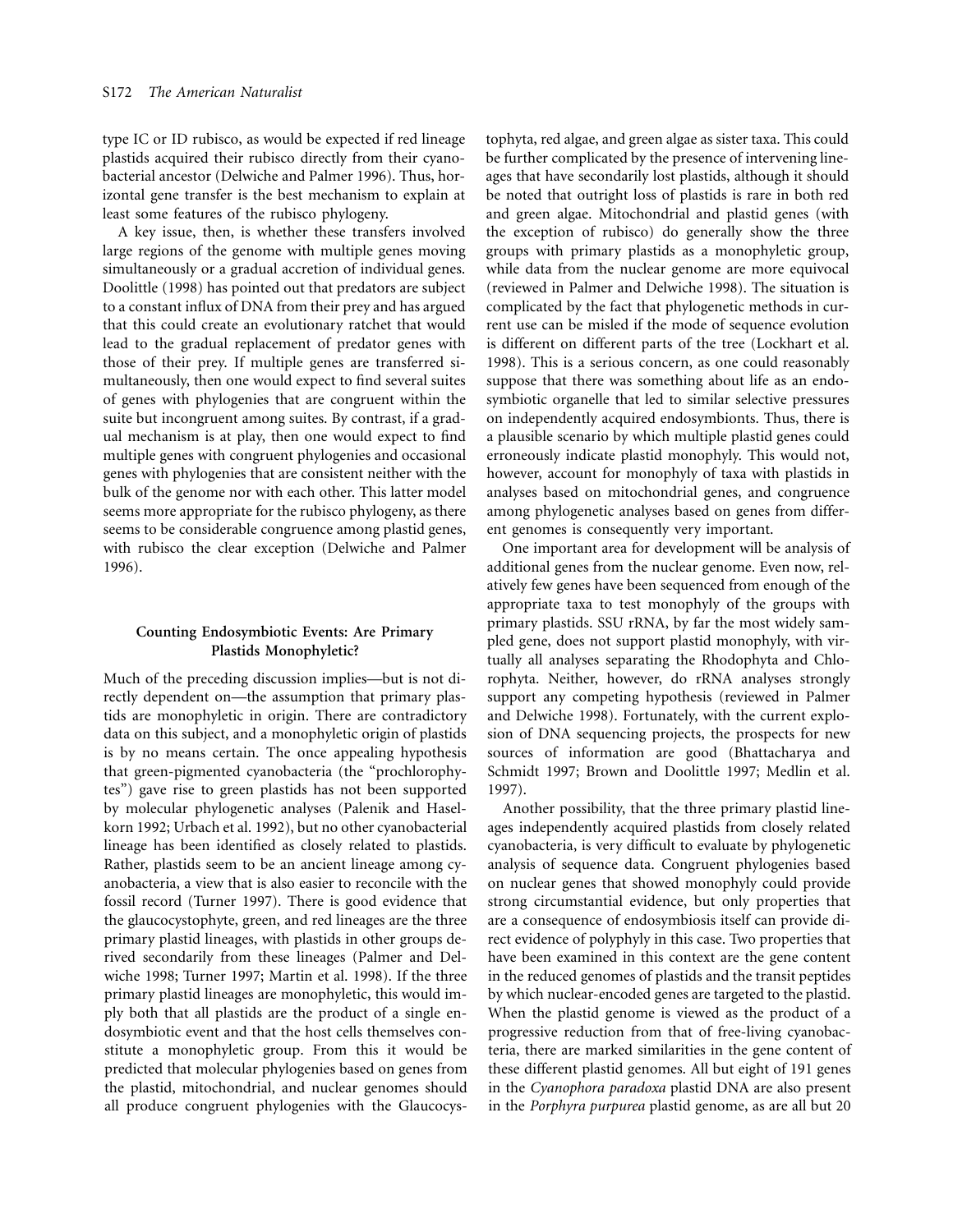of the 120 genes in the *Marchantia polymorpha* plastid (Stoebe et al. 1998).

### **Plastids in the Alveolata: A Microcosm of Plastid Evolution**

The eukaryotic crown group Alveolata, which includes the ciliates, apicomplexans (which are nearly all obligate parasites of animals), and dinoflagellates, has a remarkable variety of plastid associations. The dinoflagellates are often thought of as photosynthetic organisms. In fact, about half of all dinoflagellates are photosynthetic, the majority of which rely on a plastid that is surrounded by three membranes and pigmented with chlorophylls *a*, *c*, and peridinin, but several other types of plastids are known (Dodge 1975; Delwiche and Palmer 1997; Palmer and Delwiche 1998). To date, the peridinin-type plastid of dinoflagellates remains almost completely unstudied by molecular methods. In collaboration with the K. S. Jakobsen laboratory in Oslo, Norway, we have recently succeeded in isolating putative plastid genes from the peridinin-containing dinoflagellate *Gymnodinium sanguineum* (C. F. Delwiche, T. Bachvaroff, T. Tengs, unpublished data). These sequences are highly AT-rich and divergent from other homologues, and we feel that it will be necessary to use information from several genes to perform reliable phylogenetic analyses. A key question is whether the peridinin-type plastid, which seems to be scattered rather arbitrarily among dinoflagellates, was present in the common ancestor of all extant dinoflagellates.

In addition to the peridinin-type plastid, there are several other plastid types found in various dinoflagellates, with the degree of incorporation in the host cell ranging from minimal to fully heritable organelles. As noted earlier, *Gymnodinium galatheanum*, *Gyrodinium aureolum*, and *Gymnodinium breve* have tertiary plastids acquired from a haptophyte (Tengs et al., unpublished manuscript). Another remarkable case is seen in *Lepidodinium viride*, which has green-pigmented plastids surrounded by four membranes, with tiny vesicles in the space between the inner and outer pair of membranes that may correspond to a nucleomorph or mitochondria. What makes *L. viride* particularly interesting is that it also expresses on its cell surface scales that show a remarkable similarity to the scales of prasinophycean green algae, suggesting that the genes for these scales may have been acquired from the endosymbiotic alga (Watanabe et al. 1987, 1990; Van den Hoek et al. 1995; Palmer and Delwiche 1998). If this is the case, *L. viride* may be among the most flamboyant cases of chimerism yet identified. Nor does this exhaust the catalog of dinoflagellate plastid diversity, although in several dinoflagellates with anomalous pigmentation, it is unclear whether the plastids are heritable organelles belonging to

the dinoflagellate or were temporarily sequestered from prey.

The phylogenetic affinities of the peridinin-type plastid of dinoflagellates is of particular interest because of the recent identification of a plastid in apicomplexan parasites (Köhler et al. 1997). In the mid-1990s, it became clear that there were two extranuclear genomes in apicomplexan parasites (the tremendously important pathogens responsible for malaria, toxoplasmosis, and a variety of serious diseases of livestock and other animals). One of these genomes is a 35-kb element that was initially confused with a mitochondrial genome but that had a gene content and organization unlike any known mitochondrial genome. In fact, the organization of this genome resembled that of a highly reduced plastid genome, and my coauthors and I were able to show in 1997 that the 35-kb genome is located in a membrane-bound spherical organelle and falls in phylogenetic analyses solidly within the plastids (Köhler et al. 1997). In all probability, this reduced and nonphotosynthetic plastid is of secondary origin, but it is not known from what primary plastid lineage it is derived.

Because apicomplexans and dinoflagellates are closely related, one obvious possibility is that the apicomplexan plastid is homologous to the peridinin-containing plastid of dinoflagellates. Köhler et al. (1997) concluded that there was no a priori reason to believe that it was related to the plastids of dinoflagellates and indicated that the plastid may be derived from the green lineage. A different view has been presented on the basis of gene content and arrangement in the plastid genome, which are more consistent with a nongreen origin of the apicomplexan plastid (McFadden and Waller 1997; Blanchard and Hicks 1998; Leitsch et al. 1999). These analyses are complicated by the difficulty of determining homology in the highly divergent *Plasmodium falciparum* plastid, but they are at least as compelling as single-gene analyses. The key to resolving the evolutionary origin of the apicomplexan plastid will be integration of information from multiple sources, particularly analyses of a greater length of sequence, and gene content studies that include data from dinoflagellate plastids.

It has been shown that the apicomplexan plastid is essential for parasite survival and can serve as a drug target (Fichera and Roos 1997). Because animals do not have plastid genomes, there seems to be a high potential for developing treatments targeted to this organelle that have relatively low toxicity to the host organism. Thus, the recognition of a previously unknown endosymbiotic organelle and an understanding of the genetic complexity of the eukaryotic cell have opened up new avenues for treatment of some of the world's most deadly and expensive diseases.

The ciliates have long been known to acquire temporary plastids ("kleptochloroplasts") from their prey, and in a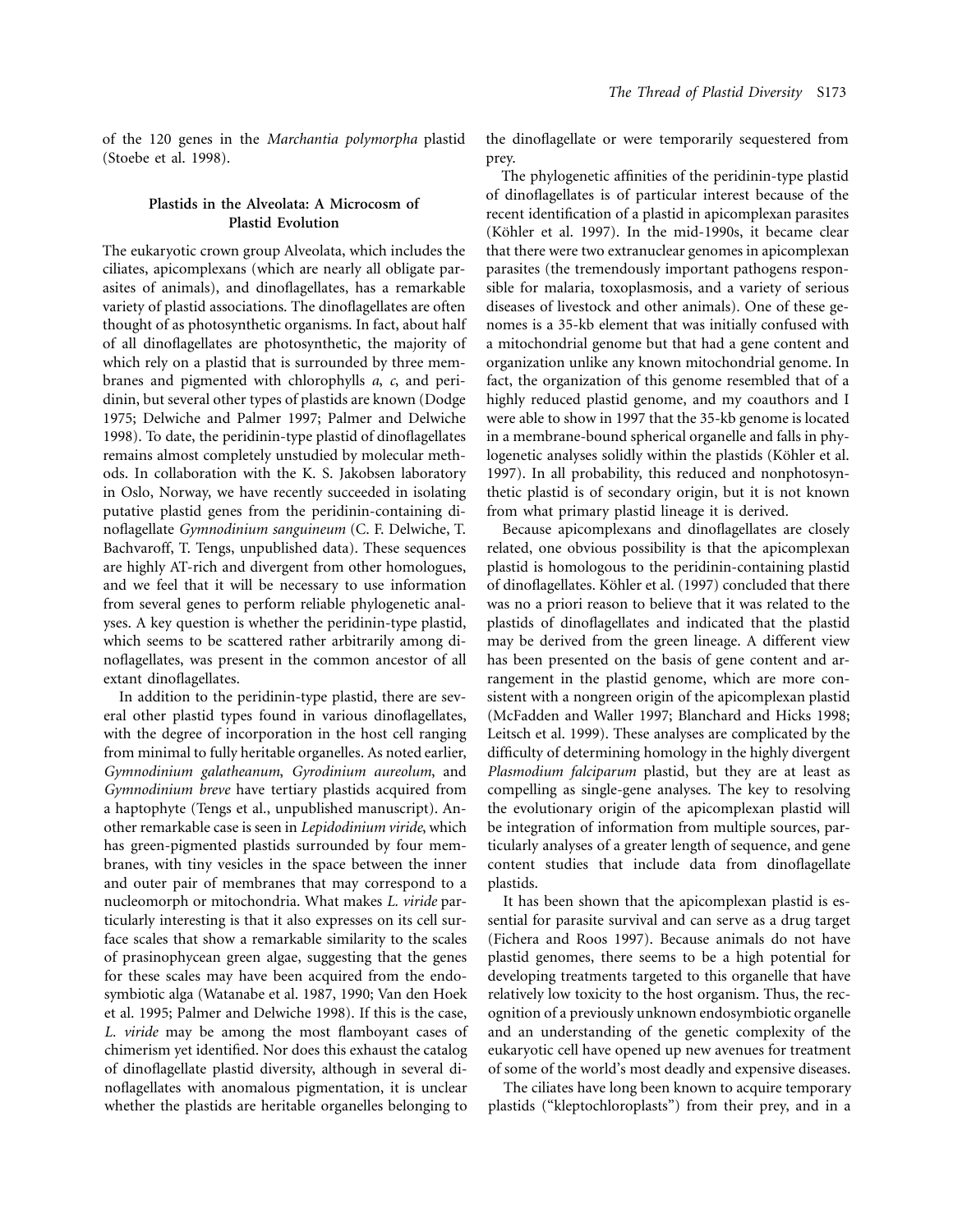few cases these plastids may persist for some time (Tomas and Cox 1973). Thus, the Alveolata as a whole show a remarkable diversity of plastid associations, ranging from the temporary borrowing of plastids common in ciliates to the nonphotosynthetic but essential plastids of apicomplexans to the rainbow of plastids in photosynthetic dinoflagellates. It is not clear what properties of the Alveolata make them particularly predisposed to acquire secondary  $\rightarrow$  Cavalier-Smith, T. 1987. The simultaneous origin of miplastids, but it seems likely that further study of plastid acquisition in this group would lead to a better understanding of the mechanisms and selective pressures that lead to endosymbiosis. It is particularly interesting to contemplate that among the Alveolata that have temporary associations with plastids, there may be mechanisms in place that facilitate retention of plastids for a period of time. Such mechanisms have been implied in the sea slug *Elysia chlorotica* (Pierce et al. 1996) and if present complicate the view of endosymbiosis as a single event. Perhaps the ability of the nucleus to provide sustenance for the plastid began even before there was any permanent association between the plastid and the host.

#### **Acknowledgments**

I am grateful to G. McFadden and D. Roos for providing unpublished data, to T. Bachvaroff and T. Tengs for industrious work on dinoflagellate plastids, and to the editors and reviewers for remarkable patience. This work was supported in part by a Young Investigator Award in Molecular Studies of Evolution from the Alfred P. Sloan Foundation, 97-4-3 ME and funds from the University of Maryland Agricultural Experiment Station.

#### **Literature Cited**

- Apt, K. E., N. E. Hoffman, and A. R. Grossman. 1993. The gamma subunit of R-phycoerythrin and its possible of Biological Chemistry 268:16206–16215.
- Bhattacharya, D., and H. A. Schmidt. 1997. Division Glaucocystophyta. Plant Systematics and Evolution 11(suppl.):139–148.
- Bhattacharya, D., T. Helmchen, C. Bibeau, and M. Melkonian. 1995. Comparisons of nuclear-encoded smallsubunit ribosomal RNAs reveal the evolutionary posi- $\rightarrow$ tion of the Glaucocystophyta. Molecular Biology and Evolution 12:415–420.
- → Blanchard, J. L., and J. S. Hicks. 1998. The nonphotosynthetic plastid in malarial parasites and other apicomplexans is derived from outside the green lineage. Journal of Eukaryotic Microbiology 46:367–375.
- $\rightarrow$  Bölter, B., J. Soll, A. Schulz, S. Hinnah, and R. Wagner. 1998. Origin of a chloroplast protein importer. Pro-

ceedings of the National Academy of Sciences of the USA 95:15831–15836.

- Bower, F. O. 1908. The origin of a land flora. Macmillan, London.
- Brown, J. R., and W. F. Doolittle. 1997. *Archaea* and the prokaryote to eukaryote transition. Microbiology and Molecular Biology Reviews 61:456–502.
- tochondria, chloroplasts, and microbodies. Annals of the New York Academy of Sciences 503:55–71.
- -. 1993. Kingdom Protozoa and its 18 phyla. Microbiological Reviews 57:953–994.
- Cavalier-Smith, T., and J. J. Lee. 1985. Protozoa as hosts for endosymbiosis and the conversion of symbionts into organelles. Journal of Protozoology 32:376–379.
- Chan, R. L., M. Keller, J. Canaday, J.-H. Weil, and P. Imbault. 1990. Eight small subunits of *Euglena* ribulose 1- 5 bisphosphate carboxylase/oxygenase are translated from a large mRNA as a polyprotein. EMBO (European Molecular Biology Organization) Journal 9:333–338.
- Chapman, R. L., M. A. Buchheim, C. F. Delwiche, T. Friedl, V. A. R. Huss, K. G. Karol, L. A. Lewis, et al. 1998. Molecular systematics of the green algae. Pages 508–540 *in* P. S. Soltis, D. E. Soltis, and J. J. Doyle, eds. Molecular systematics of plants. 2d ed. Chapman & Hall, New York.
- Chesnick, J. M., C. W. Morden, and A. M. Schmeig. 1996. Identity of the endosymbiont of *Peridininum foliaceum* (Pyrrophyta): analysis of the *rbcLS* operon. Journal of Phycology 32:850–857.
- Delwiche, C. F., and J. D. Palmer. 1996. Rampant horizontal gene transfer and duplication of rubisco genes in eubacteria and plastids. Molecular Biology and Evolution 13:873–882.
- -. 1997. The origin of plastids and their spread via secondary endosymbiosis. Plant Systematics and Evolution 11(suppl.):53–86.
- mode of transport into the plastids of red algae. Journal Delwiche, C. F., M. Kuhsel, and J. D. Palmer. 1995. Phylogenetic analysis of tufA sequences indicates a cyanobacterial origin of all plastids. Molecular Phylogenetics and Evolution 4:110–128.
	- $\rightarrow$  Dodge, J. D. 1971. A dinoflagellate with both a mesokaryotic and eukaryotic nucleus. I. Fine structure of the nuclei. Protoplasma 73:145–157.
		- ———. 1975. A survey of chloroplast ultrastructure in the Dinophyceae. Phycologia 14:253–263.
		- Doolittle, W. F. 1998. You are what you eat: a gene transfer ratchet could account for bacterial genes in eukaryotic nuclear genomes. Trends in Ecology & Evolution 14: 307–311.
	- → Douglas, S. E. 1998. Plastid evolution: origins, diversity, trends. Current Opinions in Genetics and Development 8:655–661.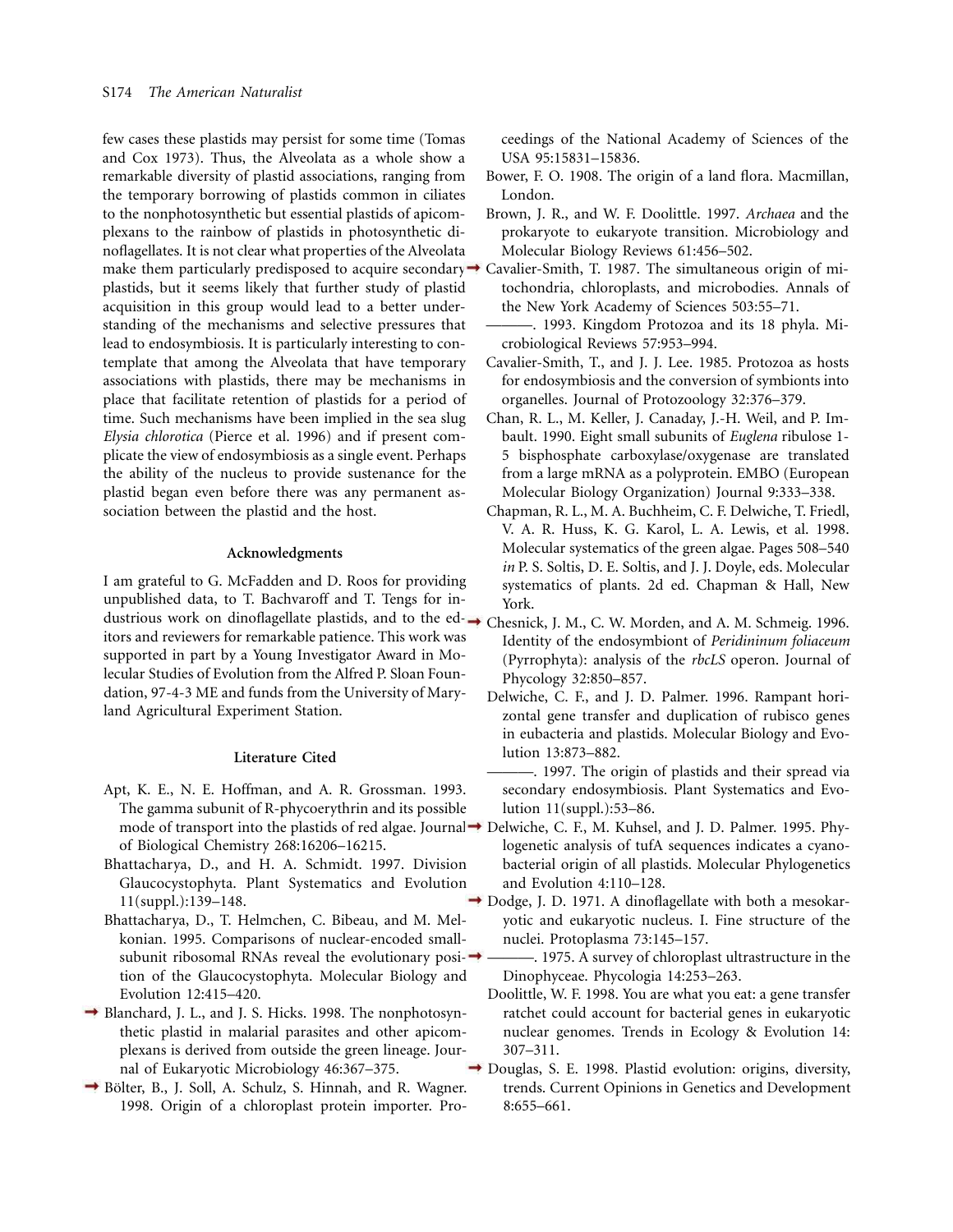- Douglas, S. E., and S. L. Penny. 1999. The plastid genome Helmchen, T. A., D. Bhattacharya, and M. Melkonian. of the cryptophyte alga, *Gullardia theta*: complete sequence and conserved synteny groups confirm its common ancestry with red algae. Journal of Molecular Evolution 48:236–244.
- $\rightarrow$  Douglas, S. E., C. A. Murphy, D. F. Spencer, and M. W. Gray. 1991. Cryptomonad algae are evolutionary chimaeras of two phylogenetically distinct unicellular eukaryotes. Nature (London) 350:148–151.
- Emes, M. J., and A. K. Tobin. 1993. Control of metabolism → Hofmann, C. J. B., S. A. Rensing, M. M. Häuber, W. F. and development in higher plant plastids. International Review of Cytology 145:149–216.
- Farmer, M. A., and K. R. Roberts. 1990. Organelle loss in the endosymbiont of *Gymnodinium acidotum* (Dinophyceae). Protoplasma 153:178–185.
- Fichera, M. E., and D. S. Roos. 1997. A plastid organelle as a drug target in apicomplexan parasites. Nature (London) 390:407–409.
	- Friedl, T. 1997. The evolution of green algae. Plant Systematics and Evolution 11(suppl.):87–101.
- Gantt, E. 1981. Phycobilisomes. Annual Review of Plant Physiology 32:327–347.
- Gibbs, S. P. 1962. Nuclear envelope–chloroplast relationships in algae. Journal of Cell Biology 14:433–444.
- ———. 1978. The chloroplasts of Euglena may have evolved from symbiotic green algae. Canadian Journal of Botany 56:2883–2889.
- ———. 1981. The chloroplast endoplasmic reticulum, structure, function, and evolutionary significance. International Review of Cytology 72:49–99.
	- ———. 1993. The evolution of algal chloroplasts. Pages 107–121 *in* R. A. Lewin, ed. Origins of plastids. Chapman & Hall, New York.
- Gilson, P. R., and G. I. McFadden. 1996. The miniaturized nuclear genome of a eukaryotic endosymbiont contains genes that overlap, genes that are cotran-Proceedings of the National Academy of Sciences of the USA 93:7737–7742.
	- Graham, L. E., C. F. Delwiche, and B. D. Mishler. 1991. Phylogenetic connections between the "green algae" and the "bryophytes." Advances in Bryology 4:213–244.
	- Gray, M. W., and D. F. Spencer. 1996. Organellar evolution. Pages 109–126 *in* D. M. Roberts, P. Sharp, G. Alderson, and M. Collins, eds. Evolution of microbial life. Cambridge University Press, Cambridge.
	- Greenwood, A. D., H. B. Griffiths, and U. J. Santore. 1977. Chloroplasts and cell components in Cryptophyceae. British Phycological Journal 12:119.
	- Han, T.-M., and B. Runnegar. 1992. Megascopic eukaryotic algae from the 2.1-billion-year-old Negaunee iron-for-232–235.
- 1995. Analyses of ribosomal RNA sequences from glaucocystophyte cyanelles provide new insights into the evolutionary relationships of plastids. Journal of Molecular Evolution 41:203–210.
- Hibberd, D. J., and R. E. Norris. 1984. Cytology and ultrastructure of *Chlorarachnion reptans* (*Chlorarachniophyta Divisio Nova*, *Chlorarachniophyceae*, *Classis Nova*). Journal of Phycology 20:310–330.
- Martin, S. B. Müller, J. Couch, G. I. McFadden, G. L. Igloi, and U.-G. Maier. 1994. The smallest known eukaryotic genomes encode a protein gene: towards an understanding of nucleomorph functions. Molecular and General Genetics 243:600–604.
- Huss, V. A. R., and H. D. Kranz. 1997. Charophyte evolution and the origin of land plants. Plant Systematics and Evolution 11(suppl.):103–114.
- Imhoff, J. F. 1995. Taxonomy and physiology of phototrophic purple bacteria and green sulfur bacteria. Pages 1–15 *in* R. E. Blankenship, M. T. Madigan, and C. E. Bauer, eds. Anoxygenic photosynthetic bacteria. Kluwer, Dordrecht.
- Jakowitsch, J., C. Neumann-Spallart, Y. Ma, J. Steiner, H. E. A. Schenk, H. J. Bohnert, and W. Löffelhardt. 1996. In vitro import of pre-ferredoxin-NADP+-oxidoreductase from *Cyanophora paradoxa* into cyanelles and into pea chloroplasts. FEBS Letters 381:153–155.
- Kaneko, T., S. Sato, H. Kotani, A. Tanaka, E. Asamizu, Y. Nakamura, N. Miyajima, M. Hirosawa, et al. 1996. Sequence analysis of the genome of the unicellular cyanobacterium *Synechocystis* sp. strain PCC6803. II. Sequence determination of the entire genome and assignment of potential protein-coding regions. DNA Research 3:109–136.
- scribed, and the smallest known spliceosomal introns. Kishore, R., U. S. Muchhal, and S. D. Schwartzbach. 1993. The presequence of Euglena LHCPII, a cytoplasmically synthesized chloroplast protein, contains a functional endoplasmic reticulum-targeting domain. Proceedings of the National Academy of Sciences of the USA 90: 11845–11849.
	- Knoll, A. 1992. Biological and biogeochemical preludes to the ediacaran radiation. Pages 53–84 *in* J. H. Lipps and P. W. Signor, eds. Origin and early evolution of the Metazoa. Plenum, New York.
	- Köhler, S., C. F. Delwiche, P. W. Denny, L. G. Tilney, P. Webster, R. J. M. Wilson, J. D. Palmer, and D. S. Roos. 1997. A plastid of probable green algal origin in apicomplexan parasites. Science (Washington, D.C.) 275: 1485–1489.
- mation, Michigan. Science (Washington, D.C.) 257: Leitsch, C. I. W., K. V. Kowallik, and S. Douglas. 1999. The atpA gene cluster of Gullardia theta (Cryptophyta):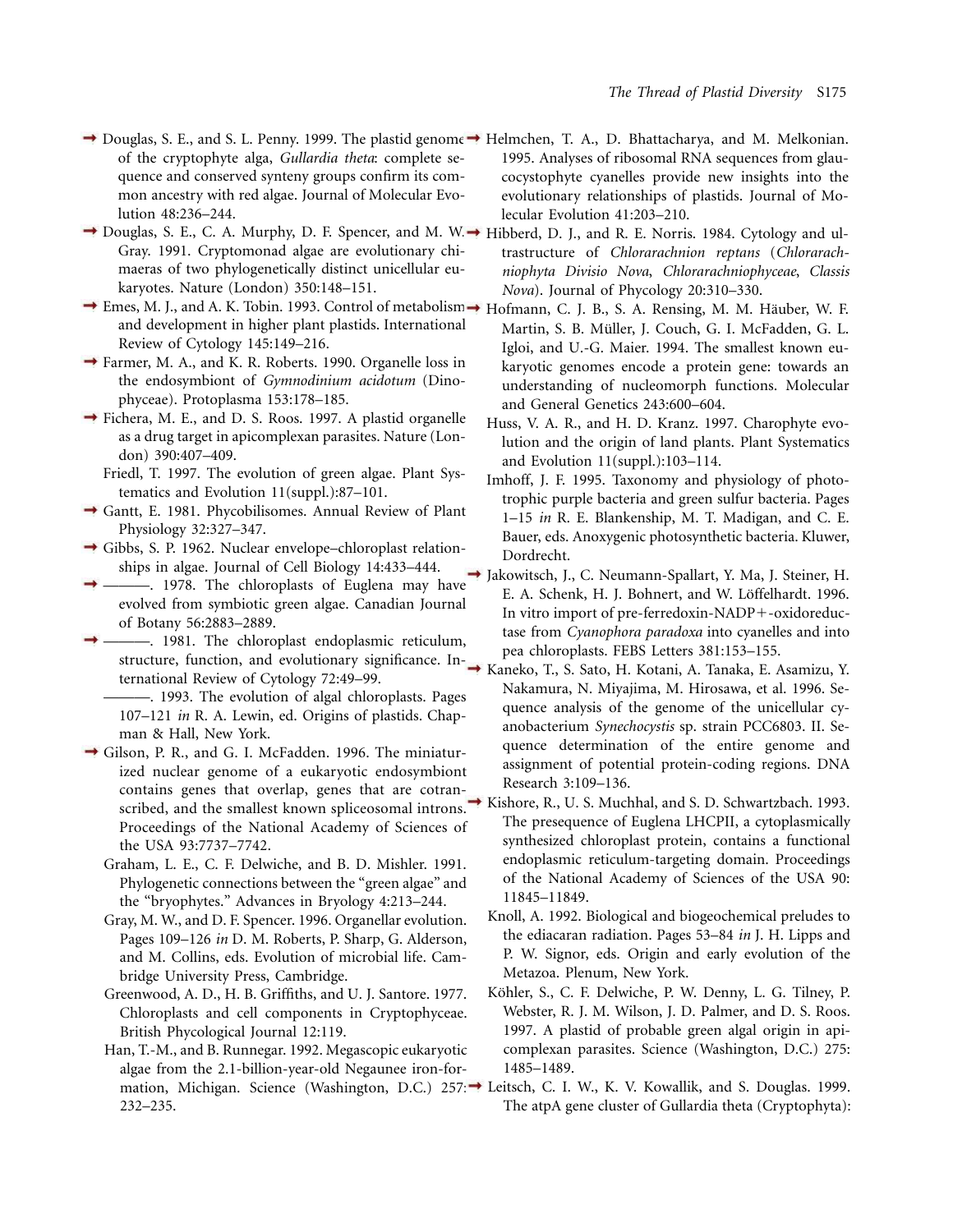Journal of Phycology 35:115–122.

- Lockhart, P. J., C. J. Howe, D. A. Bryant, T. J. Beanland, and A. W. D. Larkum. 1992. Substitutional bias confounds inference of cyanelle origins from sequence data.  $\rightarrow$ Journal of Molecular Evolution 34:153–162.
	- Lockhart, P. J., M. A. Steel, A. C. Barbrook, D. H. Huson, model explains apparent phylogenetic structure of oxygenic photosynthetic lineages. Molecular Biology and Evolution 15:1183–1188.
	- Löffelhardt, W., and H. J. Bohnert. 1994. Molecular bimolecular biology of cyanobacteria. Kluwer Academic, Dordrecht.
- Ludwig, M., and S. P. Gibbs. 1989. Evidence that the nuclomorphs of *Chlorarachnion reptans* (Chlorarachniophyceae) are vestigal nuclei: morphology, division, and DNA-DAPI fluorescence. Journal of Phycology 25: 385–394.
- Martin, W., and R. G. Herrmann. 1998. Gene transfer from organelles to the nucleus: how much, what happens, and why? Plant Physiology 118:9–17.
- $\rightarrow$  Martin, W., and C. Schnarrenberger. 1997. The evolution of the Calvin cycle from prokaryotic to eukaryotic chro- $\rightarrow$ mosomes: a case study of functional redundancy in ancient pathways through endosymbiosis. Current Genetics 32:1–18.
- Martin, W., B. Stoebe, V. Goremykin, S. Hansmann, M. Hasegawa, and K. V. Kowallik. 1998. Gene transfer to (London) 393:162–165.
- McFadden, G. I., and P. Gilson. 1995. Something borrowed, something green: lateral transfer of chloroplasts by secondary endosymbiosis. Trends in Ecology & Evolution 10:12–17.
- McFadden, G. I., and R. F. Waller. 1997. Plastids in parasites of humans. BioEssays 19:1033–1040.
	- McFadden, G. I., P. R. Gilson, and R. F. Waller. 1995. plastid rRNA and *rbcL* sequences. Archives für Protistenkund 145:231–239.
	- McFadden, G. I., P. R. Gilson, and C. J. B. Hofmann. 1997. Division Chlorarachniophyta. Plant Systematics and Evolution 11(suppl.):175–186.
	- Medlin, L. K., W. H. C. F. Kooistra, D. Potter, G. W. Saunders, and R. A. Anderson. 1997. Phylogenetic relationships of the "golden algae" (haptophytes, heterokont chromophytes) and their plastids. Plant Systematics and Evolution 11(suppl.):187–219.
	- Mereschkowsky, C. 1905. Über Natur und Ursprung der Chromatoporen im Pflanzenreiche. Biologisches Centralblatt 25:593–604.
- a piece in the puzzle of chloroplast genome evolution. Nugent, J. M., and J. D. Palmer. 1988. Location, identity, amount and serial entry of chloroplast DNA sequences in crucifer mitochondrial DNAs. Current Genetics 14: 501–509.
	- -. 1991. RNA-mediated transfer of the gene coxII from the mitochondrion to the nucleus during flowering plant evolution. Cell 66:473–481.
- M. A. Charleston, and C. J. Howe. 1998. A covariotide Ohyama, K., H. Fukuzawa, T. Kohchi, H. Shirai, T. Sano, S. Sano, K. Umesono, et al. 1986. Chloroplast gene organization deduced from complete sequence of liverwort *Marchantia polymorpha* chloroplast DNA. Nature (London) 322:572–574.
- ology of cyanelles. Pages 65-89 *in* D. A. Bryant, ed. The Palenik, B., and R. Haselkorn. 1992. Multiple evolutionary origins of prochlorophytes, the chlorophyll *b* containing prokaryotes. Nature (London) 355:265–267.
	- Palmer, J. D., and C. F. Delwiche. 1998. The origin and evolution of plastids and their genomes. Pages 375–409 *in* P. S. Soltis, D. E. Soltis, and J. J. Doyle, eds. Molecular systematics of plants. II. DNA sequencing. Kluwer Academic, Boston.
	- Pierce, S. K., R. W. Biron, and M. E. Rumpho. 1996. Endosymbiotic chloroplasts in molluscan cells contain proteins synthesized after plastid capture. Journal of Experimental Biology 199:2323–2330.
	- Qiu, Y.-L., and J. D. Palmer. 1999. Phylogeny of early land plants: insights from genes and genomes. Trends in Plant Sciences 4:26–30.
	- Reith, M., and J. Munholland. 1995. Complete nucleotide sequence of the *Porphyra purpurea* chloroplast genome. Plant Molecular Biology Reporter 13:333–335.
- the nucleus and the evolution of chloroplasts. Nature→ Reumann, S., J. Davila-Aponte, and K. Keegstra. 1999. The evolutionary origin of the protein-translocating channel of chloroplastic envelope membranes: identification of a cyanobacterial homolog. Proceedings of the National Academy of Sciences of the USA 96:784–789.
	- $\rightarrow$  Schnepf, E., and G. Deichgräber. 1984. "Myzocytosis," a kind of endocytosis with implications to compartmentalization in endosymbiosis. Naturwissenschaften 71: 218–219.
- Molecular phylogeny of chlorarachniophytes based on→ Schnepf, E., G. Deichgräber, and G. Drebes. 1985. Food uptake and the fine structure of the dinophyte *Paulsenella* sp., an ectoparasite of marine diatoms. Protoplasma 124:188–204.
	- Shinozaki, K., M. Ohme, M. Tanaka, T. Wakasugi, N. Hayashida, T. Matsubayashi, N. Zaita, et al. 1986. The complete nucleotide sequence of the tobacco chloroplast genome: its gene organization and expression. EMBO (European Molecular Biology Organization) Journal 5: 2043–2049.
	- Stiller, J. W., and B. D. Hall. 1997. The origin of red algae: implications for plastid evolution. Proceedings of the National Academy of Sciences of the USA 94: 4520–4525.